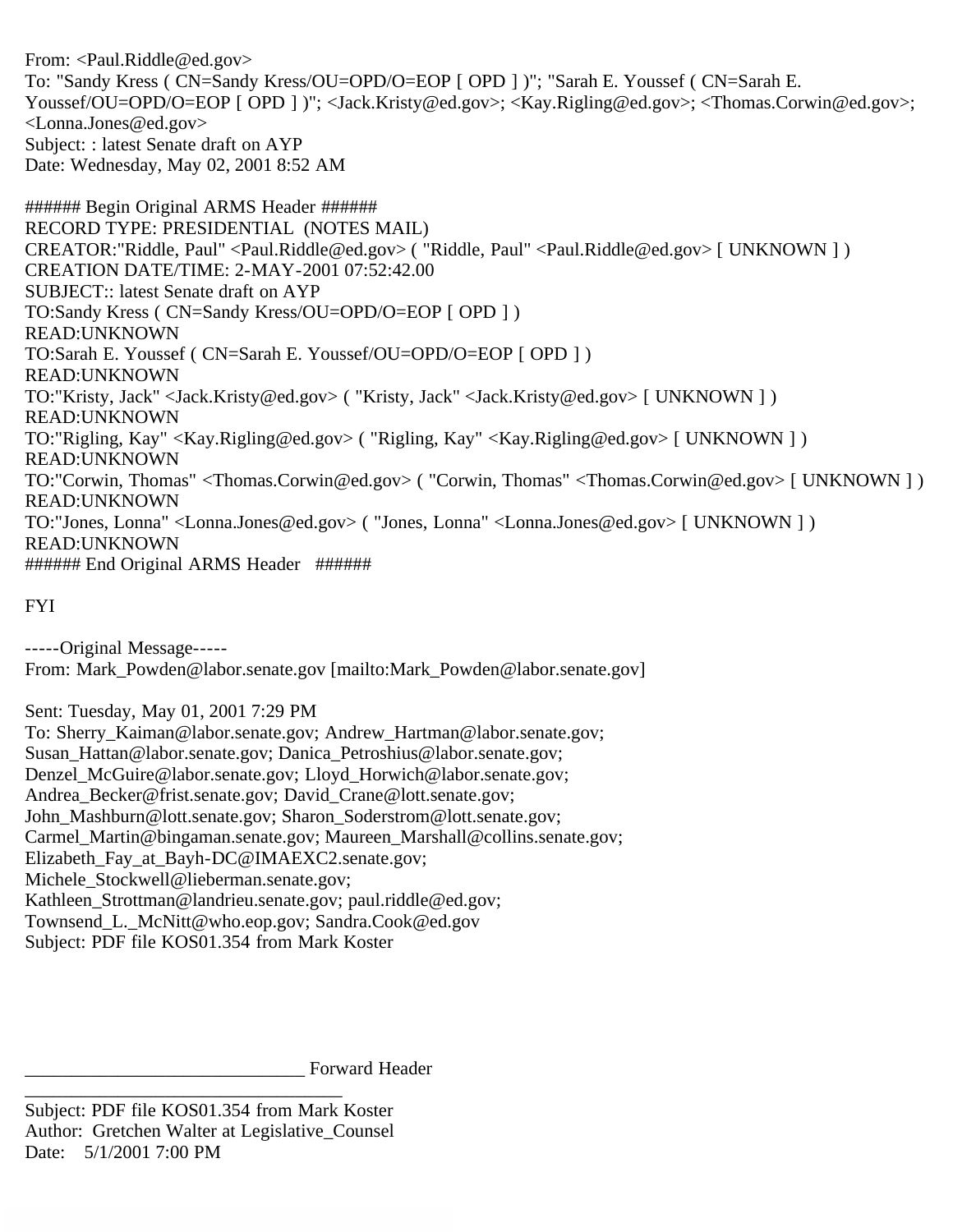- att1.htm - KOS01\_354.pdf ATT CREATION TIME/DATE: 0 00:00:00.00 File attachment <P\_B2OR1004\_OPD.TXT\_1>

ATT CREATION TIME/DATE: 0 00:00:00.00 File attachment <P\_B2OR1004\_OPD.TXT\_2>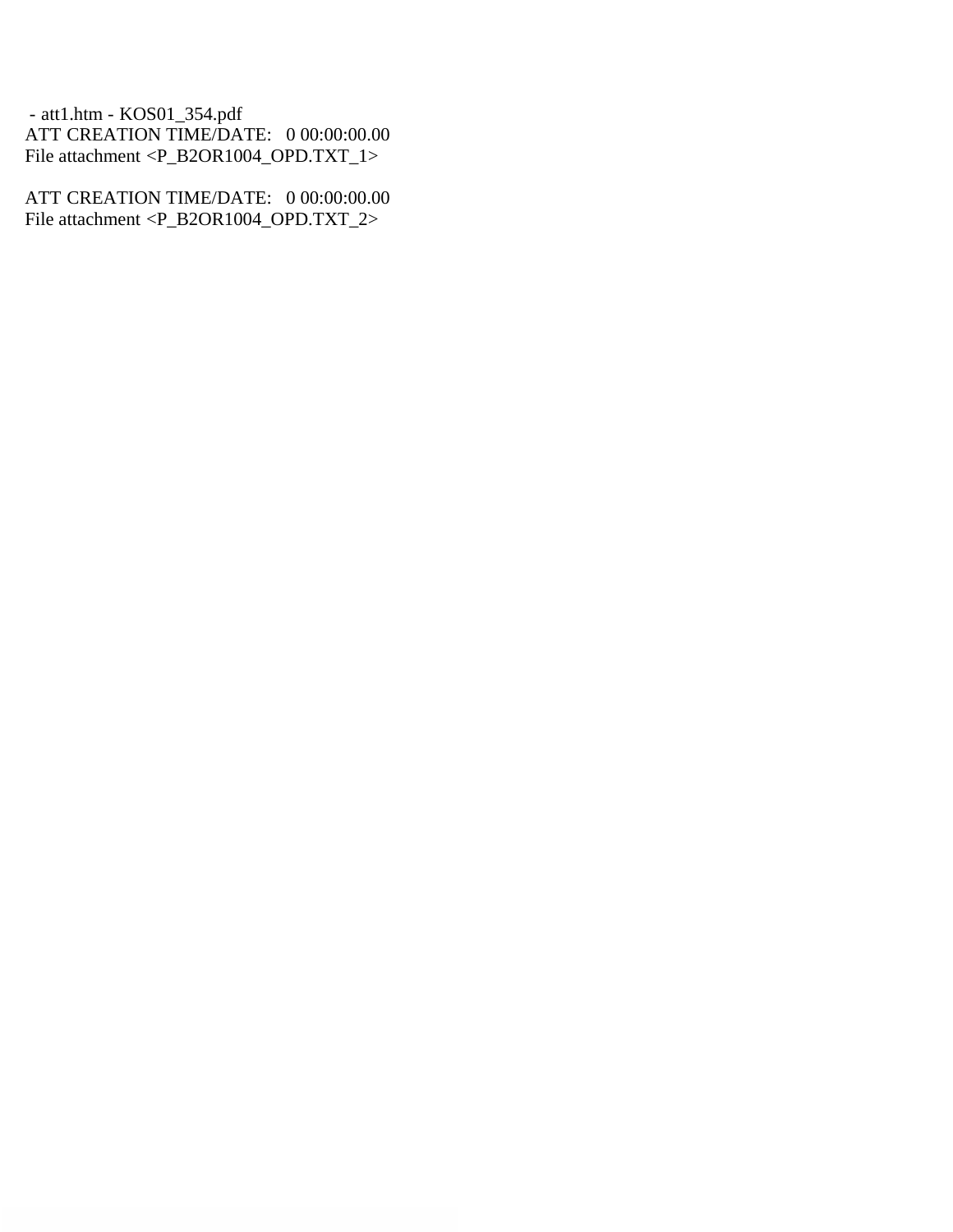## **The following document is attachment P\_B2OR1004\_OPD.TXT\_1**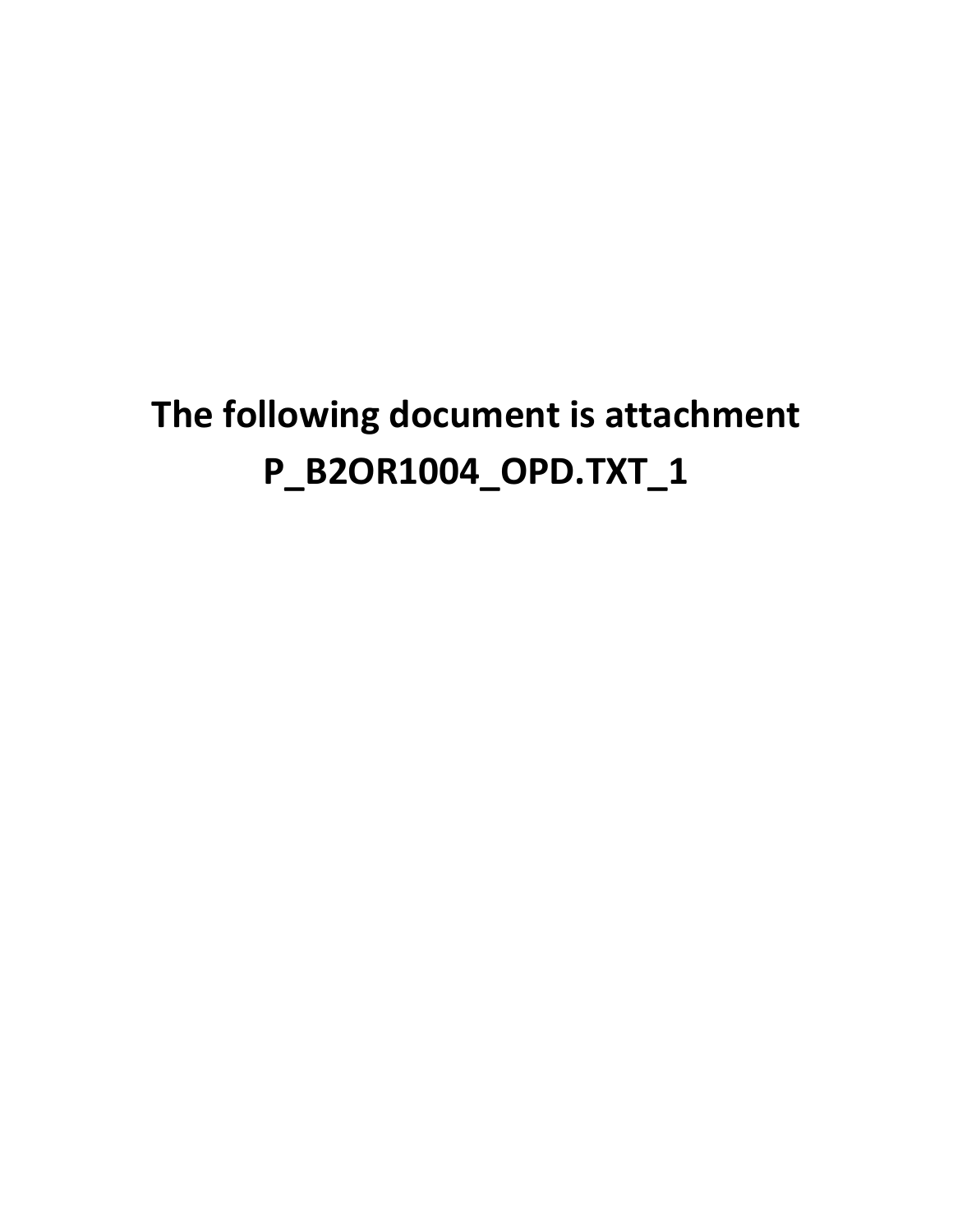FYI

-----Original Message----- From: Mark\_Powden@labor.senate.gov [mailto:Mark\_Powden@labor.senate.gov]

Sent: Tuesday, May 01, 2001 7:29 PM

To: Sherry\_Kaiman@labor.senate.gov; Andrew\_Hartman@labor.senat e.gov; Susan\_Hattan@labor.senate.gov; Danica\_Petroshius@labor.senate. gov; Denzel\_McGuire@labor.senate.gov; Lloyd\_Horwich@labor.senate.go v; Andrea\_Becker@frist.senate.gov; David\_Crane@lott.senate.gov; John\_Mashburn@lott.senate.gov; Sharon\_Soderstrom@lott.senate.g ov; Carmel\_Martin@bingaman.senate.gov; Maureen\_Marshall@collins.se nate.gov; Elizabeth\_Fay\_at\_Bayh-DC@IMAEXC2.senate.gov; Michele\_Stockwell@lieberman.senate.gov; Kathleen\_Strottman@landrieu.senate.gov; paul.riddle@ed.gov; Townsend\_L.\_McNitt@who.eop.gov; Sandra.Cook@ed.gov Subject: PDF file KOS01.354 from Mark Koster

Forward Header

Subject: PDF file KOS01.354 from Mark Koster Author: Gretchen Walter at Legislative\_Counsel Date: 5/1/2001 7:00 PM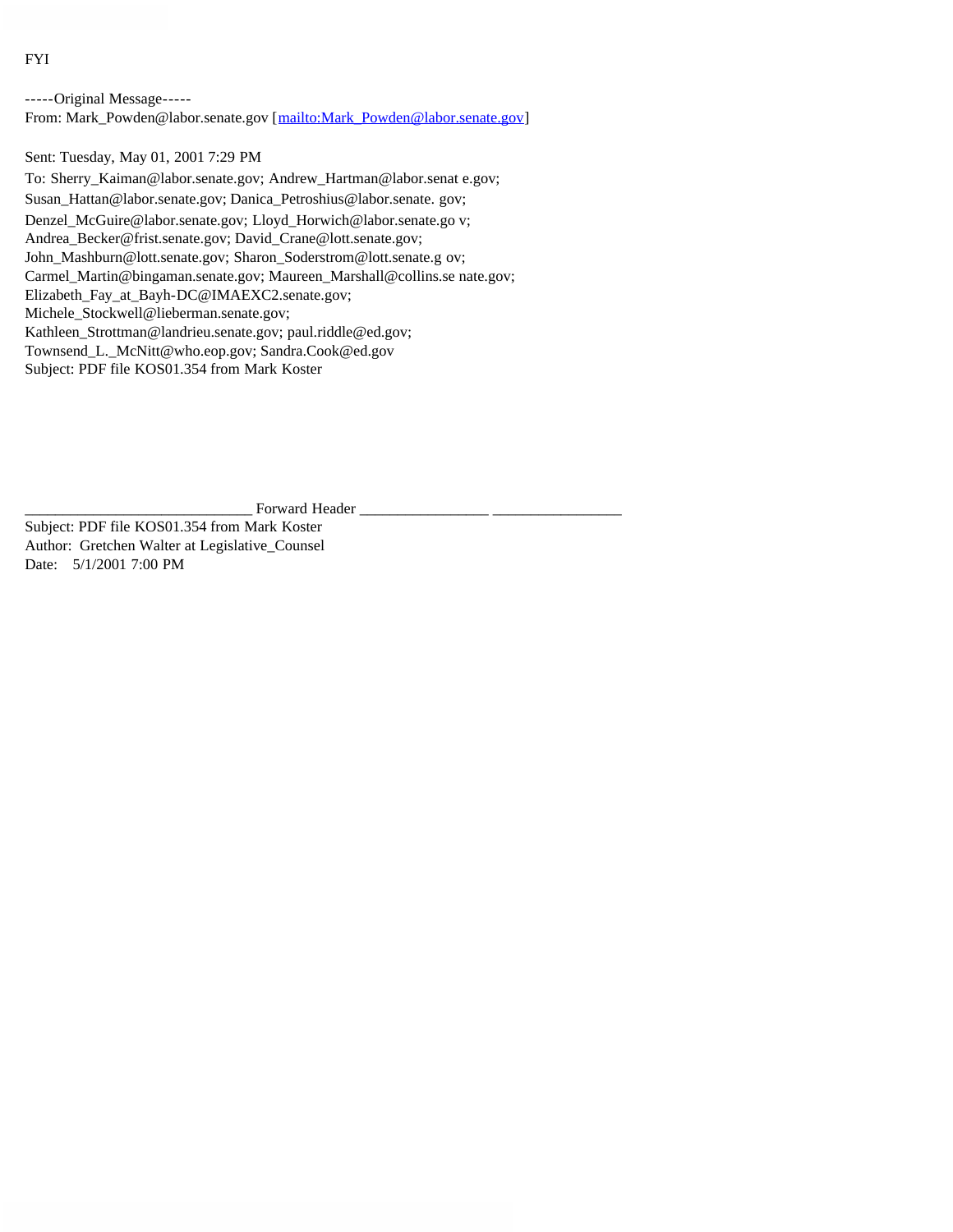## **The following document is attachment P\_B2OR1004\_OPD.TXT\_2**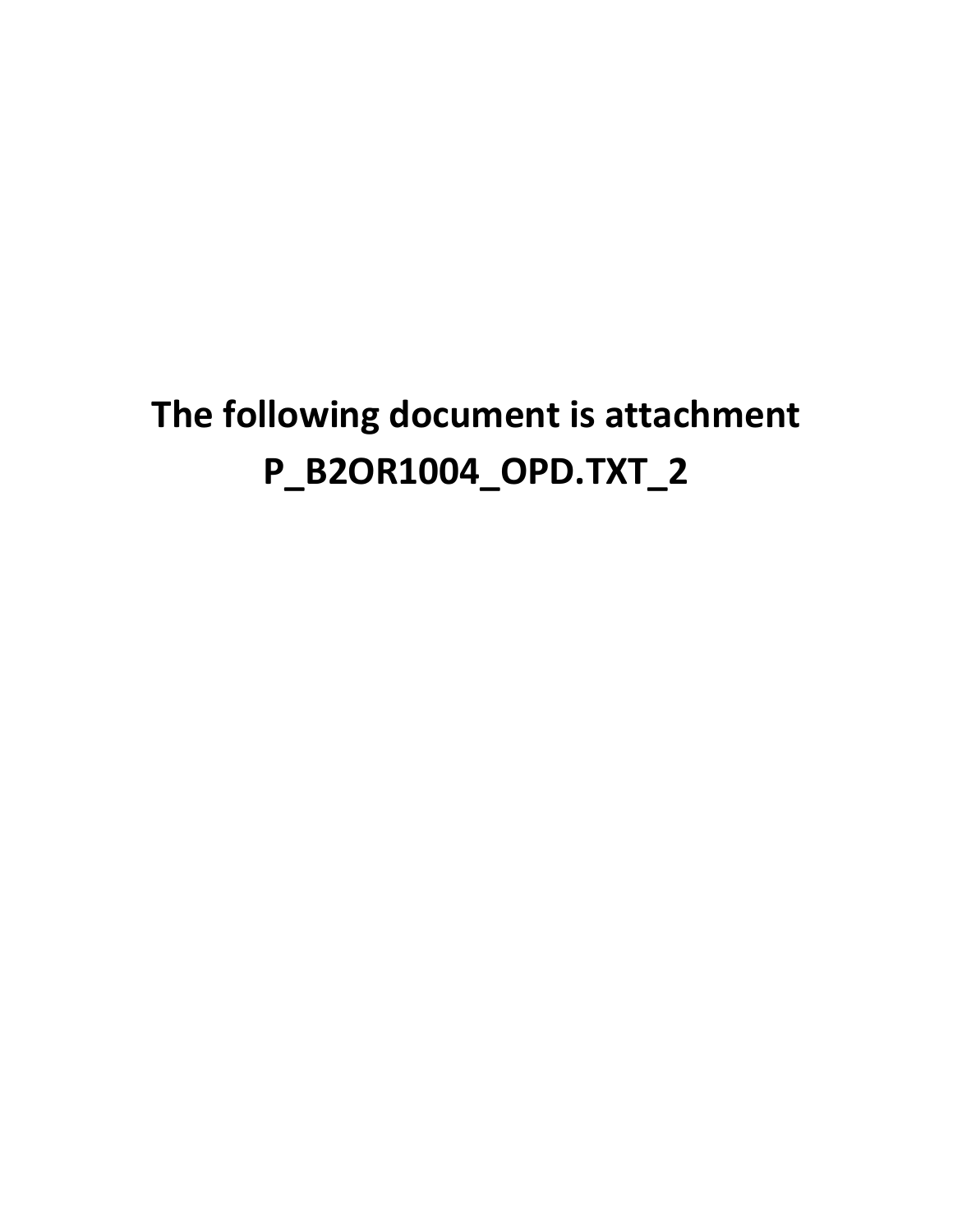AMENDMENT NO. Calendar No.

Purpose: To provide for accountability.

<u>llille i statistike og et al. 1999 ble statistike og et al. 1999 ble statistike og et al. 1999 ble statistike </u>

## **IN THE SENATE OF THE UNITED STATES—107th Cong., 1st Sess.**

## **S. 1**

To extend programs and activities under the Elementary and Secondary Education Act of 1965.

| Referred to the Committee on |                           |
|------------------------------|---------------------------|
|                              | and ordered to be printed |

Ordered to lie on the table and to be printed

AMENDMENTS intended to be proposed by

Viz:

 On page 39, beginning with line 20, strike all through page 40, line 2, and insert the following: ''(B) Adequate yearly progress shall be defined in accordance with subparagraph (D) and in a man- ner that—''. On page 41, strike lines 4 through 11, and insert the following: 8 ''(vi) includes a timeline for meeting the

9 goal that each group of students described in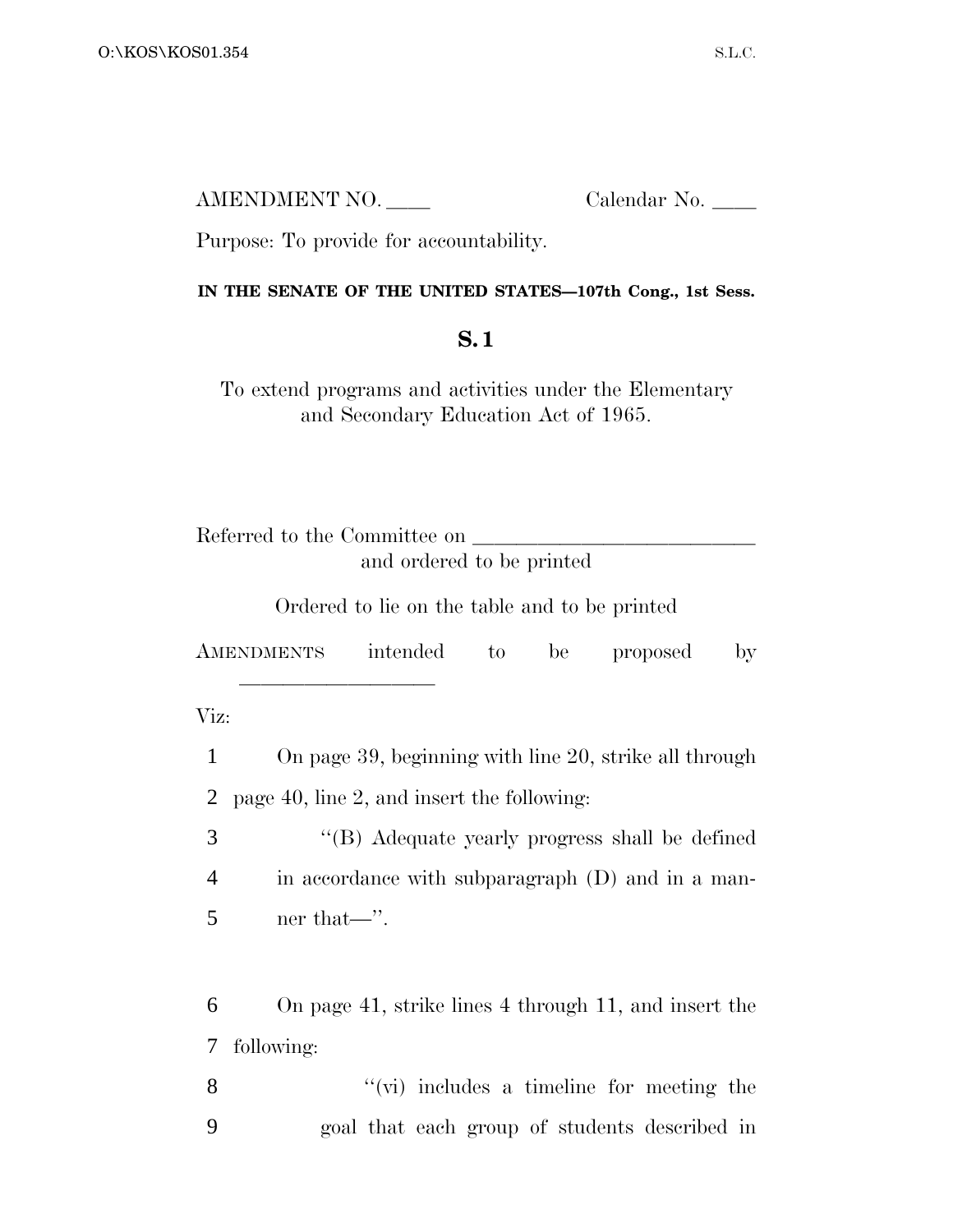O:\KOS\KOS01.354

| $\mathbf{1}$   | clause (v) will meet or exceed the State's pro-   |
|----------------|---------------------------------------------------|
| 2              | ficient level of performance on the State assess- |
| 3              | ment used for the purposes of this section and    |
| $\overline{4}$ | section 1116 not later than 10 years after the    |
| 5              | date of enactment of the Better Education for     |
| 6              | Students and Teachers Act; and                    |
|                |                                                   |

 On page 41, between lines 19 and 20, insert the fol-lowing:

 ''(C)(i) Each State plan shall include a detailed description of an objective system or formula that incorporates and gives appropriate weight to each of the elements described in subparagraph (B), includ- ing the progress of each of the groups of students 14 described in subparagraph  $(B)(v)(II)$ , in meeting the State's annual measurable objectives for continuing and significant improvement under subparagraph (B)(v) and in making progress toward the 10-year 18 goal described in subparagraph  $(B)(vi)$ , except that the State shall give greater weight to the groups—  $\text{``(I)}$  performing at a level furthest from 21 the proficient level; and  $\text{``(II)}$  that make the greatest improvement. 23 ''(ii) The system or formula shall be subject to

peer review and approval by the Secretary under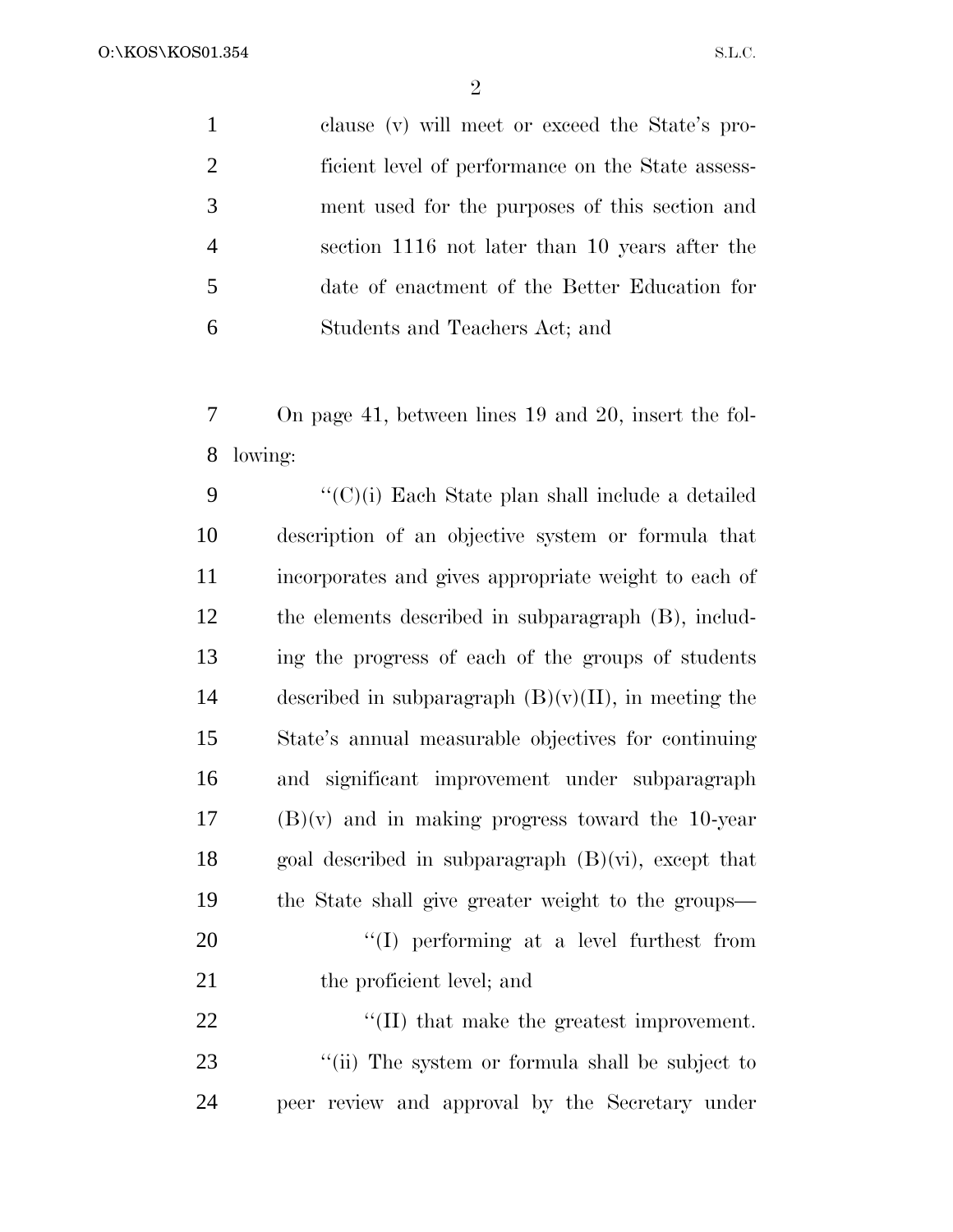| $\mathbf{1}$   | subsection (e). The Secretary shall not approve the  |
|----------------|------------------------------------------------------|
| $\overline{2}$ | system or formula unless the Secretary determines    |
| 3              | that the system or formula is sufficiently rigorous  |
| $\overline{4}$ | and reliable to ensure continuous and significant    |
| 5              | progress toward the goal of having all students pro- |
| 6              | ficient within 10 years.                             |
| 7              | $\lq\lq$ (D) A State shall define adequate yearly    |
| 8              | progress for the purpose of making determinations    |
| 9              | under this Act so that—                              |
| 10             | "(i) a school, local educational agency, or          |
| 11             | State, respectively, has failed to make adequate     |
| 12             | yearly progress if the school, local educational     |
| 13             | agency, or State, respectively, has not—             |
| 14             | $\lq\lq$ (I) made adequate progress as deter-        |
| 15             | mined by the system or formula described             |
| 16             | in subparagraph $(C)$ ; or                           |
| 17             | $\lq\lq$ (II) for each group of students de-         |
| 18             | scribed in subparagraph $(B)(v)(II)$ (other          |
| 19             | than those groups formed by gender and               |
| 20             | migrant status), achieved an increase of             |
| 21             | not less than 1 percent, in the percentage           |
| 22             | of students served by the school, local edu-         |
| 23             | cational agency, or State, respectively,             |
| 24             | meeting the State's proficient level of per-         |
| 25             | formance in reading or language arts and             |